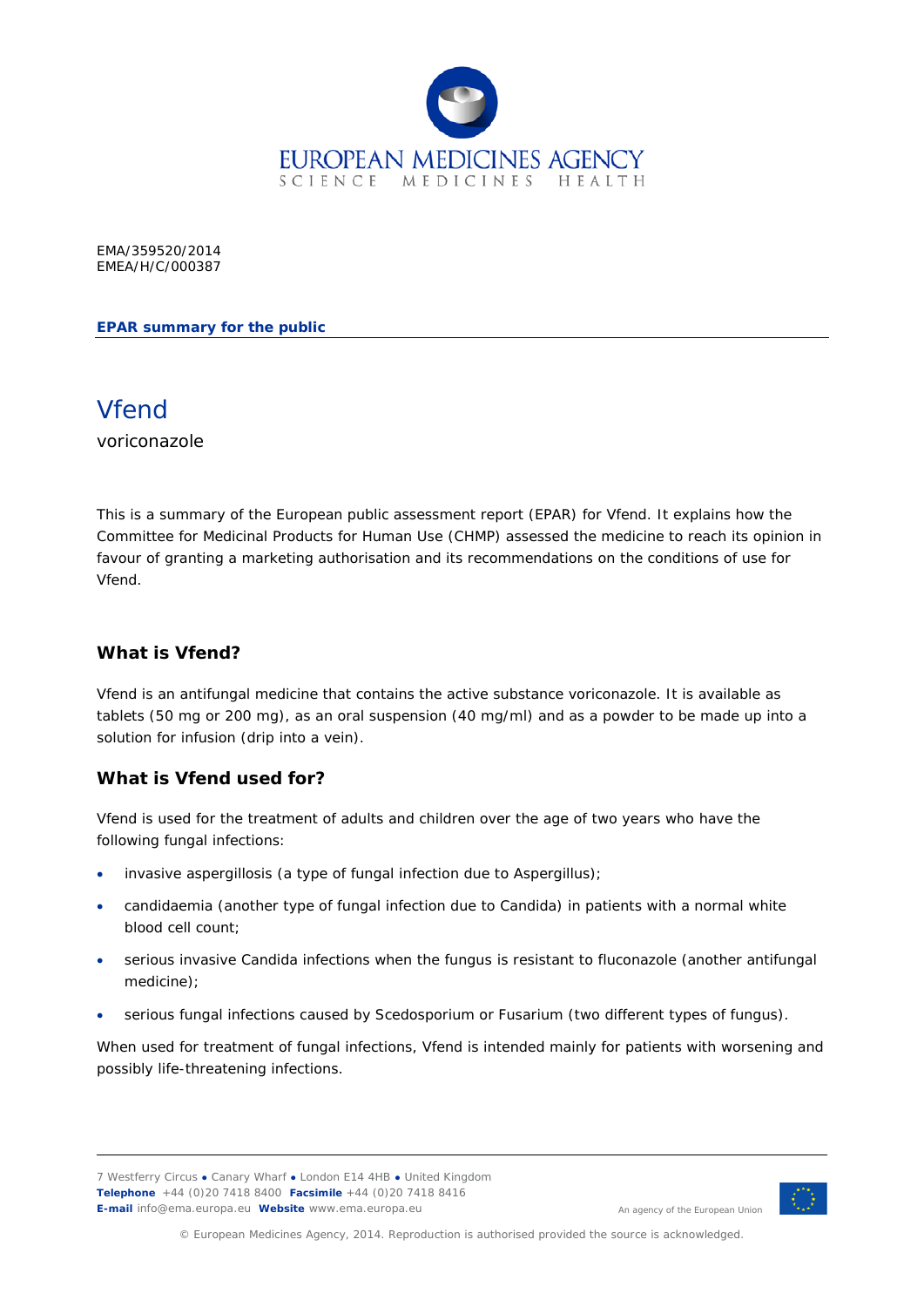Vfend is also used to prevent invasive fungal infections in patients who have had undergone haematopoietic (blood) stem-cell transplant (a transplant of a type of stem cells that can develop into blood cells) and are at high risk of infection.

The medicine can only be obtained with a prescription.

### **How is Vfend used?**

Vfend is given twice a day at least one hour before or one hour after a meal. The dose of Vfend to use depends on the weight of the patient and on which formulation of the medicine is used.

When used to treat fungal infections, patients need to receive an initial higher dose (loading dose) on the first day. The aim of the loading dose is to reach stable blood levels. The loading dose is then followed by a maintenance dose that can be adjusted according to the patient's response. The dose may be increased or decreased according to how the patient responds and the side effects experienced respectively. Treatment duration should be as short as possible. Treatment beyond 180 days requires careful assessment to ensure that the benefits continue to outweigh the risk for the patient.

In adults, both the loading and the maintenance doses can be given by infusion or by mouth using either the tablets or the suspension, but in children it is recommended to start treatment with the infusion and to consider switching to the suspension if an improvement is seen. The tablets and suspension are to be taken at least one hour before or after a meal.

When used to prevent infections in patients who have had blood stem-cell transplantation, Vfend is given on the day of the transplantation and for up to 100 days after. Preventive treatment should last for as short a time as possible. It may be continued for a further 80 days but only if the patient's immune system is still suppressed or if they develop graft-versus-host disease (when the transplanted cells start attacking the body's own cells). Treatment should be stopped if patients experience treatment-related side effects.

For further information, see the package leaflet.

### **How does Vfend work?**

The active substance in Vfend, voriconazole, belongs to the 'triazole' class of antifungal medicines. It works by disrupting the formation of ergosterol, which is an important component of fungal cell membranes. Without a functional cell membrane, the fungus is killed or prevented from spreading. The list of fungi against which Vfend is active can be found in the summary of product characteristics (also part of the EPAR).

### **How has Vfend been studied?**

The study of Vfend in the treatment of invasive aspergillosis involved 277 immunocompromised patients (patients whose immune system was not working properly). Vfend was compared with amphotericin B (another antifungal medicine).

The study of Vfend in the treatment of candidaemia compared Vfend with a treatment of amphotericin B followed by fluconazole in 370 patients.

Vfend has also been studied in the treatment of serious refractory *Candida* infections in 55 patients, in scedosporiosis in 38 patients, and in fusariosis in 21 patients. 'Refractory' means that the infections were not responding to treatment. Most patients receiving Vfend treatment for these rare infections did not tolerate or did not respond to prior treatment with other antifungal medicines.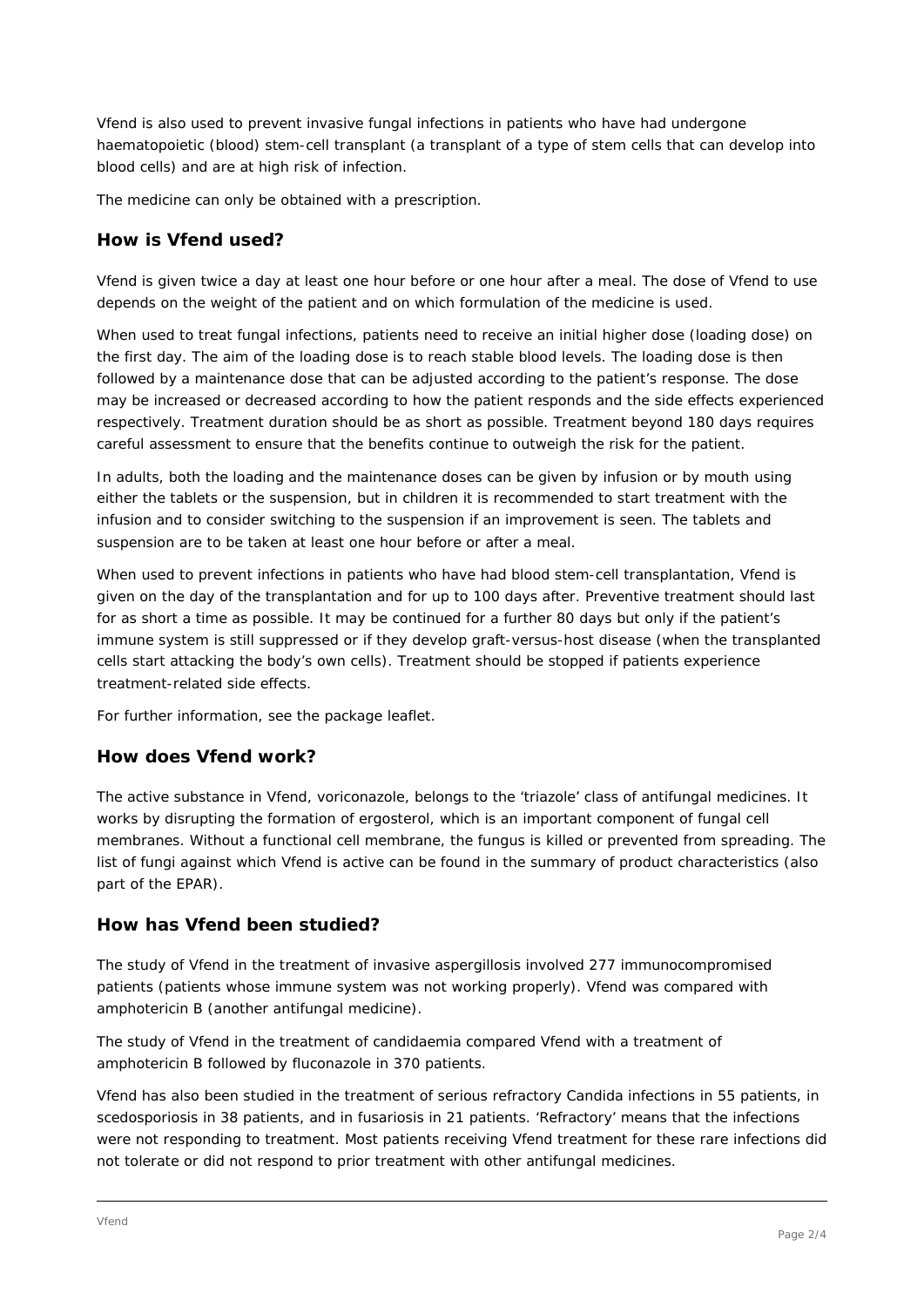Vfend has also been studied in 285 children.

The main measure of effectiveness in all these studies was the number of patients who had a complete or partial response to treatment.

Vfend has also been studied as a preventative treatment in patients who have had blood stem-cell transplantation. In a study involving 465 patients, Vfend was compared with another antifungal medicine, itraconazole. Treatment was considered to be successful if a patient was able to continue treatment for 100 days after the transplantation and had not developed a fungal infection by day 180.

# **What benefit has Vfend shown during the studies?**

In the treatment of invasive aspergillosis, the proportion of patients responding to treatment was higher with Vfend than with amphotericin B (53% versus 31%). The survival for voriconazole was significantly greater than that for amphotericin B.

For candidaemia, the percentage of responders to Vfend treatment at the end of therapy was the same as for the comparator (72%).

A successful outcome was seen in 44% of the patients with serious refractory *Candida* infections (24 out of 55). In most of these (15 out of 24), the response was complete.

In the treatment of scedosporiosis and fusariosis, 28 out of 59 patients had a complete or partial response to treatment.

In the study on prevention in patients who had blood stem-cell transplantation, around 49% of patients who were given Vfend (109 out of 224) had a successful treatment compared with around 33% of patients who received itraconazole (80 out of 241).

### **What is the risk associated with Vfend?**

The most common side effects with Vfend (seen in more than 1 patient in 10) are peripheral oedema (swelling of the arms and legs), headache, visual disturbances (including blurred vision, changes in colour perception and excessive sensitivity to light), respiratory distress (difficulty breathing), abdominal pain (stomach ache), nausea (feeling sick), vomiting, diarrhoea, rash and pyrexia (fever) and abnormal liver function test results. For the full list of all side effects reported with Vfend, see the package leaflet.

Vfend must not be used in patients who are taking any of the following medicines:

- terfenadine, astemizole (commonly used for allergy these medicines may be available without a prescription);
- cisapride (used for stomach problems);
- pimozide (used to treat mental illnesses);
- quinidine (used for irregular heart beat);
- rifampicin (used to treat tuberculosis);
- carbamazepine (used to treat seizures  $[fits])$ ;
- phenobarbital (used for severe insomnia and seizures);
- ritonavir (used to treat HIV infection) at doses of 400 mg or more twice a day;
- ergot alkaloids such as ergotamine and dihydroergotamine (used to treat migraine headache);